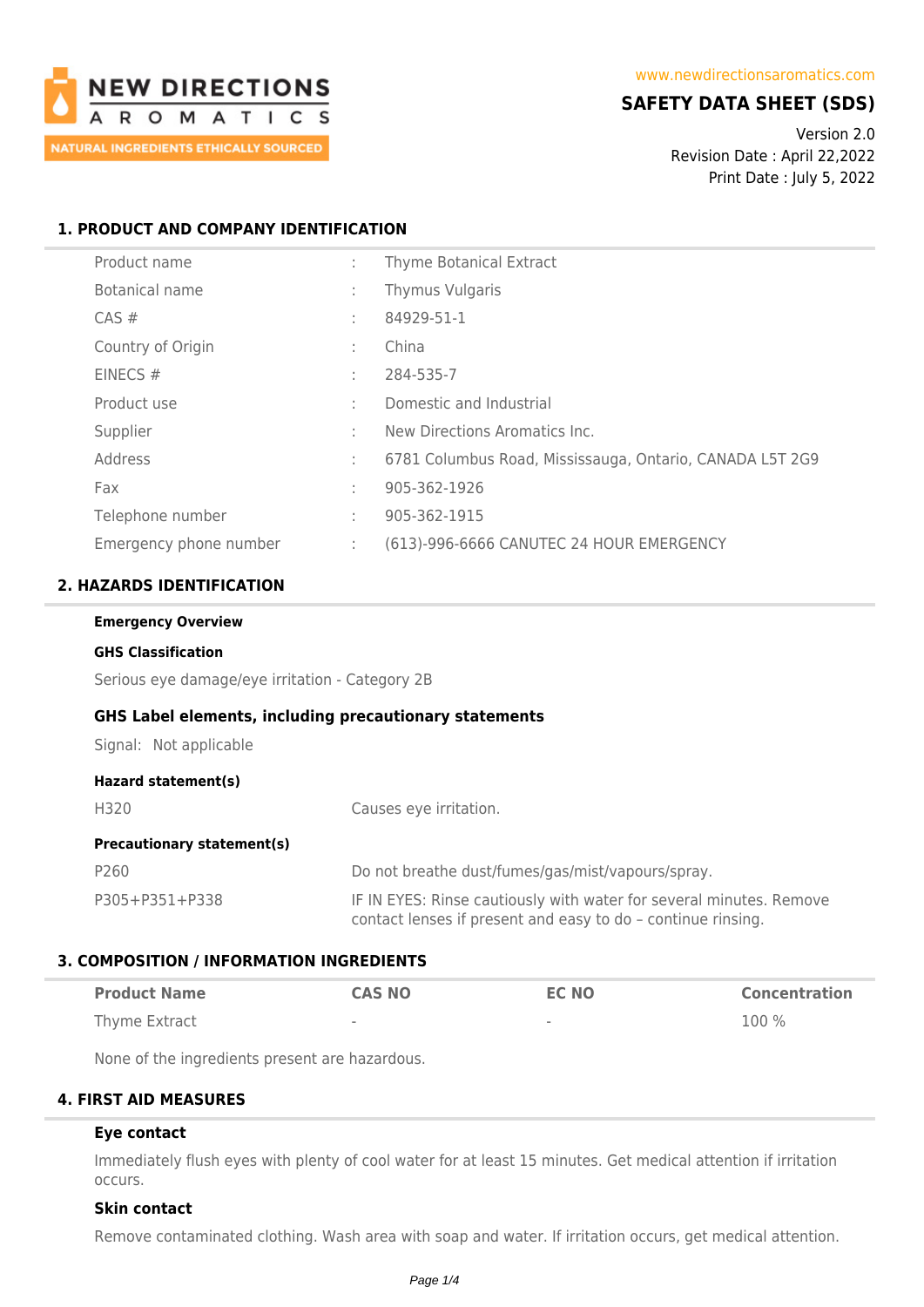### **Inhalation**

If inhaled, removed to fresh air. Get medical attention if symptoms appear.

### **Ingestion**

Seek medical attention or contact local poison control center.

### **5. FIRE FIGHTING MEASURES**

### **Suitable extinguishing media**

Use extinguishing media that are suitable for the surrounding combustible materials.

### **Unsuitable extinguishing media**

Water spray, water jet.

### **Special protective equipment and precautions for fire-fighters**

Wear proper protective equipment. Exercise caution when fighting any chemical fire. Use water spray or fog for cooling exposed containers.

### **Special hazards arising from the substance or its combustible products**

Hazardous decomposition products may be formed at extreme heat or if burned.

### **6. ACCIDENTAL RELEASE MEASURES**

### **Personal precautions, protective equipment and emergency procedures.**

Equip clean crew with proper protection. Respiratory protection equipment may be necessary.

#### **Environmental precautions**

Prevent entry to sewers and public waters. Notify authorities if product enters sewers or public waters.

### **Methods and materials for containment and cleaning up**

Clean up any spills as soon as possible, using an absorbent material to collect it. Use suitable disposal containers.

### **7. HANDLING AND STORAGE**

### **Precautions for safe handling**

Avoid generation and spreading of dust. Wash hands and other exposed areas with mild soap and water before eating, drinking or smoking and when leaving work. Handle in accordance with good industrial hygiene and safety procedures.

### **Conditions for safe storage, including any incompatibilities**

Provide local exhaust or general room ventilation to minimize dust and/or vapour concentrations. Keep container closed when not in use.

### **8. EXPOSURE CONTROLS AND PERSONAL PROTECTION**

### **Exposure controls**

Use exhaust ventilation, if required, to maintain dust concentration.

### **Eyes**

Use tightly sealed goggles.

### **Skin**

If skin contact or contamination of clothing is likely, protective clothing should be worn. Use protective gloves.

### **Respiratory**

In case of insufficient ventilation, wear suitable respiratory equipment.

### **9. PHYSICAL AND CHEMICAL PROPERTIES**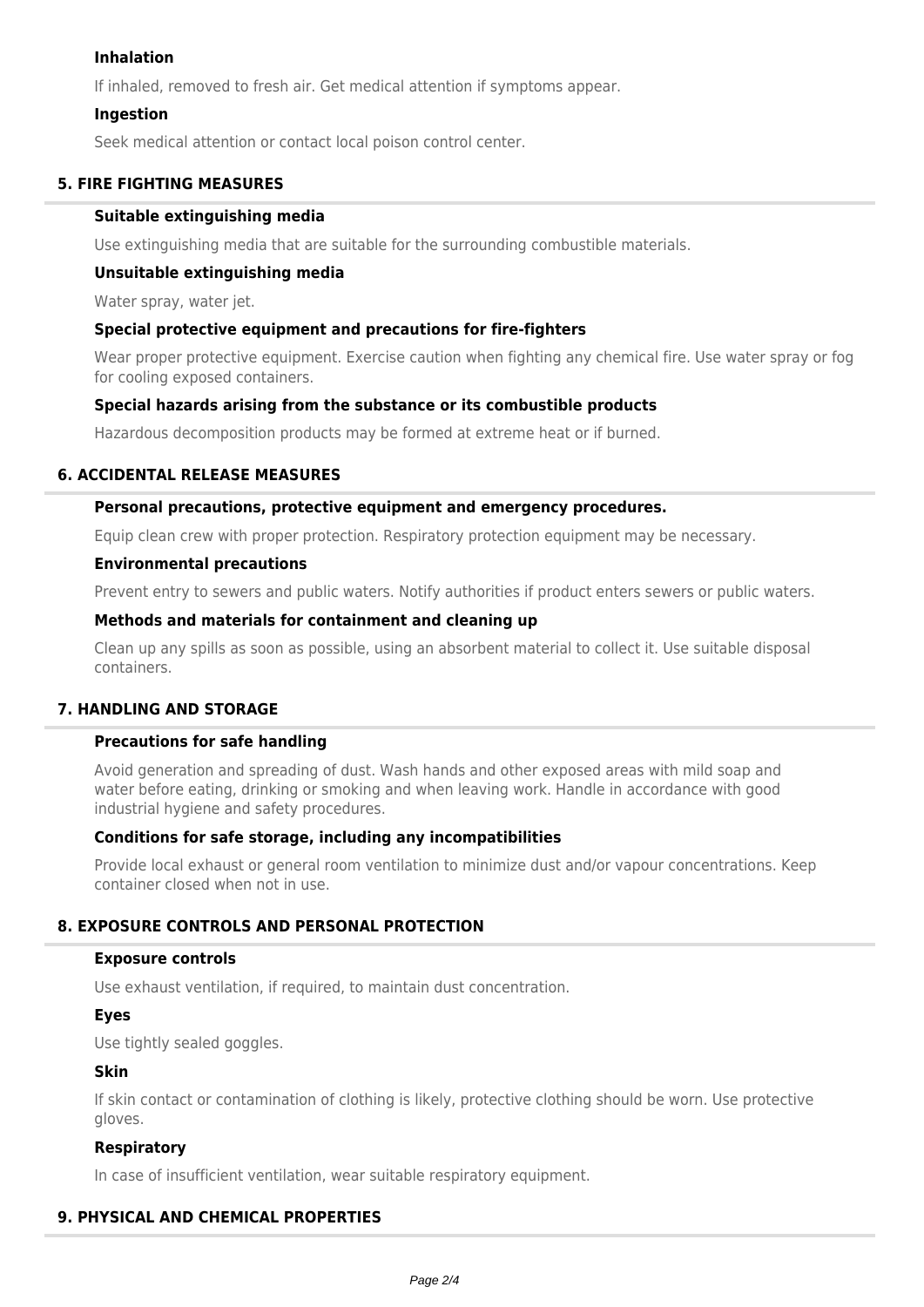| Appearance       | Fine tan to dark brown powder.             |
|------------------|--------------------------------------------|
| Odor             | Botanical odor.                            |
| Solubility (ies) | Good solublity in hydro-alcoholic solution |

### **10. STABILITY AND REACTIVITY**

### **Chemical stability**

Chemically stable.

### **Conditions to avoid**

Humidity, sunshine, high-temp.

### **Incompatible materials**

Acidic, alkaline substance

### **11. TOXICOLOGICAL INFORMATION**

### **Inhalation**

May cause mild irritation.

### **Skin contact**

Adverse skin effects should be prevented by normal care and personal hygiene

### **Eye contact**

May irritate eyes.

### **12. ECOLOGICAL INFORMATION**

### **Ecotoxicity**

Avoid any pollution of ground, surface or underground water.

### **Persistence and degradability**

Product is expected to be biodegradable.

### **Bio - accumulative potential**

Not determined.

### **Mobility in soil**

Not determined.

### **13. DISPOSAL CONSIDERATION**

Dispose of product in accordance with local, state or provincial and federal regulations. Check with local municipal authority to ensure compliance.

### **14. TRANSPORT INFORMATION**

### **US DOT Shipping Description (Land)**

Not regulated.

### **IMO-IMDG Shipping Description (Sea)**

Not regulated.

# **IATA Shipping Description (Air)**

Not regulated.

### **15. REGULATORY INFORMATION**

### **GHS Hazard Statements**

Refer to Section 2.